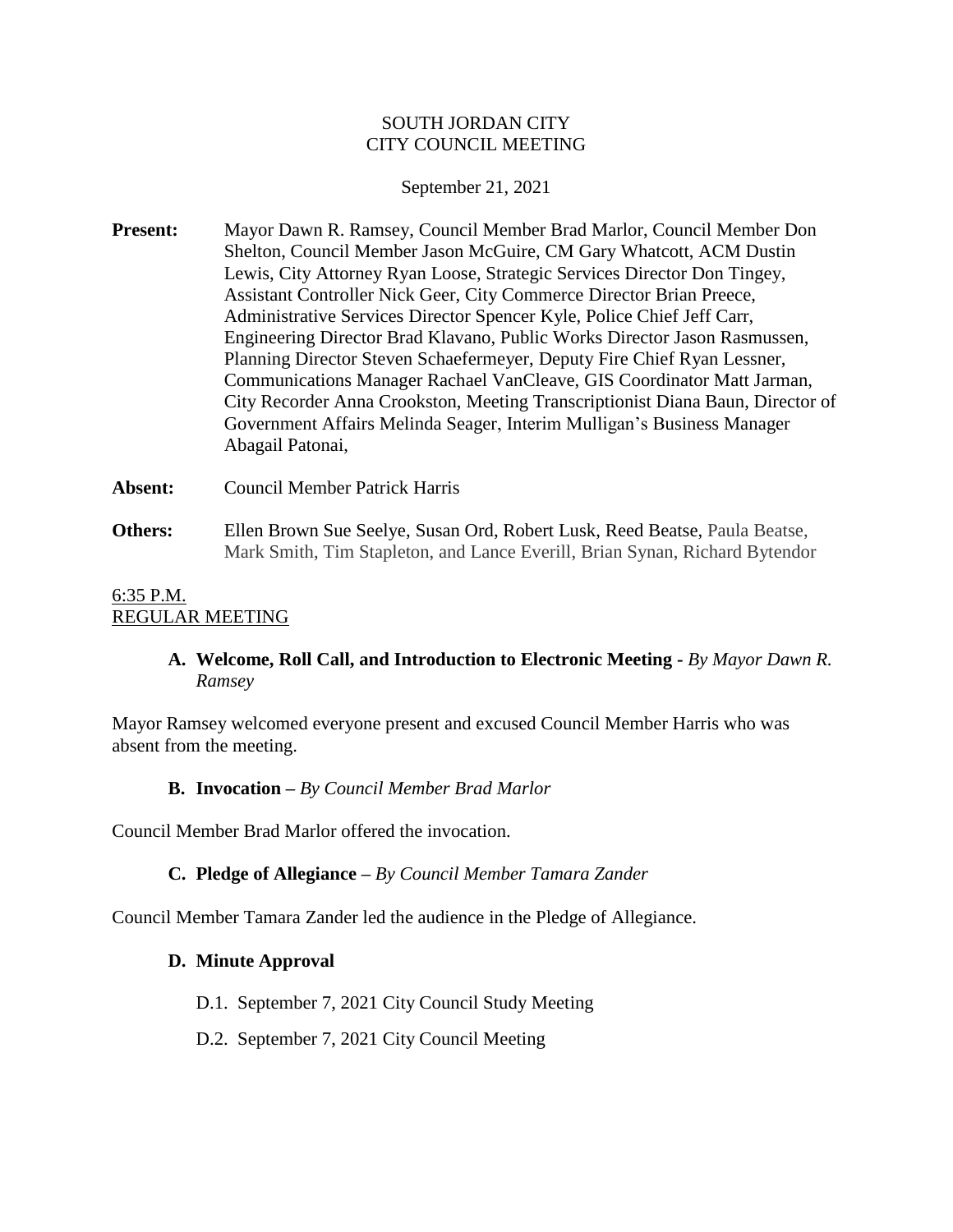**Council Member Shelton motioned to approve the September 7, 2021 City Council meeting minutes as printed. Council Member McGuire seconded the motion, the vote was unanimous in favor; Council Member Harris was absent from the vote.**

### **E. Mayor and Council Reports**

Council Member Jason McGuire met with the Arts Council, everything is well there. He had a Legislative Policy Committee (LPC) Meeting which the mayor and Council Member Shelton also attended. He also attended the Summerfest Parade.

Council Member Don Shelton said he attended the LPC Meeting as well and is looking forward to the legislative session. He attended an Association of Municipal Councils meeting which was a report from Economic Development Corporation (EDC) of Utah, our city participates fully with EDC Utah and has a lot of influence there. Spoke with a developer about a potential project in our city. He attended Summerfest, it was terrific and he thanked staff for their efforts to bring that together. Yesterday he had a Western Growth Coalition meeting, members from the Affordable Housing Commission spoke to them and it was quite well attended; there was good conversation there about the challenges of affordable housing.

Council Member Brad Marlor had an Architectural Review Committee Meeting and he is hoping that continues. He also had a Zoom call with a developer who is proposing a project in the city, he believes at this point it will be acceptable and he is glad to see that happening. He spent time down in San Diego at a family event and missed Summerfest, he looks forward to participating next year.

Council Member Tamara Zander was absent from the last meeting, but she wanted to thank everyone who supported her and her husband's ribbon cutting event for their business' new location. She especially thanked Brian Synan, the President and CEO of the South Jordan Chamber of Commerce for his help with that. She also thanked Council Members Marlor, Shelton and McGuire for coming to the ribbon cutting, as well as Director of City Commerce Brian Preece. At Summerfest she loved having South Jordan City Trucks in the parade and wants to keep that in future years, she also enjoyed the new route and felt like she could engage more with the crowd. She loved seeing the Bingham and Herriman High School bands as well as the student body officers. She enjoyed judging the chalk art contest during Summerfest as well with Mayor Ramsey and Council Member Shelton. She attended a few South Valley Mosquito Abatement Board meetings, everything is good there. Recently she has been engaging with residents in her district, she is always grateful for respectful residents and them bringing their concerns to the council as elected officials. She thanked them for sharing their concerns, even though many times she can't respond the way the residents want; she thinks it is a very great system of government, to be able to gather and have self-representation.

Council Member Marlor said he heard West Nile virus has been appearing in many locations, he asked if it was showing up here in South Jordan.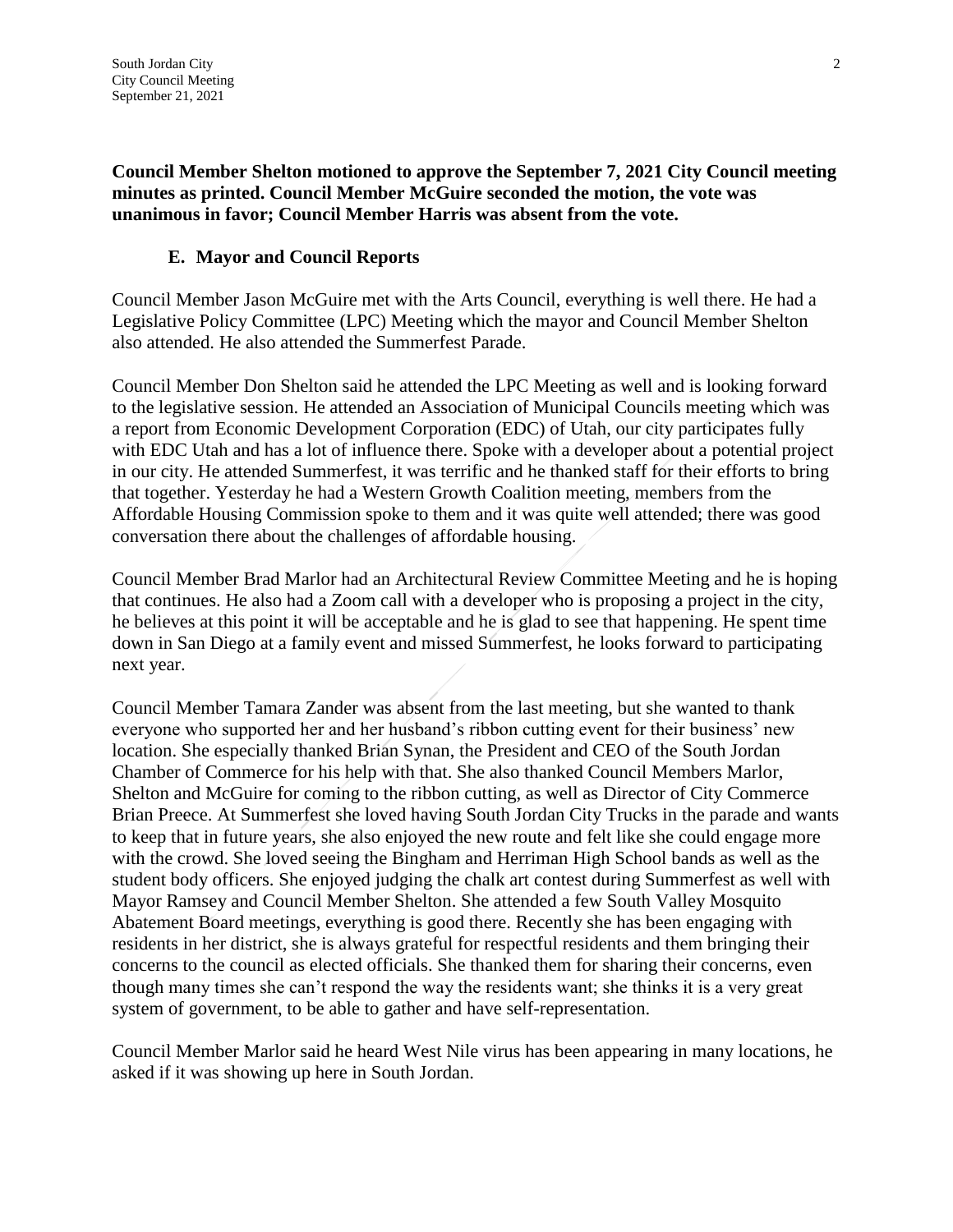Council Member Zander said it has been about two years since we located a mosquito with West Nile in South Jordan, but none since then.

Mayor Ramsey said the Water District and South Valley Sewer District meetings have all gone well, they approved our long range plan and contingency plans should the drought continue; we have contingency plans in place for the next several years to ensure an adequate water supply. She thinks the state should have a collaborative statewide long range water plan, taking all the good work happening with the different water districts and bringing them together. They met as a Unified Economic Opportunities Commission, the good examples used at these meetings are always from South Jordan. She had a Growth Incentive Subcommittee meeting with lots going on, nothing specific going on to report that's different from the last report. They will continue to discuss those things at LPC meetings. There was also a board meeting for the League of Cities and Towns, their annual conference for League of Cities and Towns is next week in Salt Lake; this was moved to the Salt Palace this year. Friday is the Women in Local Government breakfast, at that time she will become the president of the league; our Lieutenant Governor will be speaking. There was an Envision Utah Board Meeting that she thinks went well, the state has chosen a few projects for the area due to the large growth. She participated in the South Jordan National Day of Service, she is grateful for all those who worked hard to put it all together. It was a multi-faith effort along with the Just Serve Organization, there were close to 1,000 volunteers who came that day cleaning storm drains, cleaning the Jordan River Trail, cleaning Bingham Creek where all the garbage blows from the landfill. It was pouring rain when it started and so many still showed up to work. She looks forward to doing it again next year with the same groups. She met with Glenmoor Golf Course and the First Lady's initiative Show Up Utah. She attended the Mascot Bowl at Herriman High School, this was the second year in a row. For \$5 each or \$25 per family professional mascots from all over the state come and participate and play a football game against the Herriman High 8th grade team. There was a concert and fireworks afterwards, everyone was invited to take pictures afterwards on the field with the mascots. All proceeds raised go to pay for Christmas needs of families in the community. She had the Governor's Kitchen Cabinet, The Point of the Mountain meetings. She was invited by UDOT to speak at the Western Association of State Transportation, a meeting with departments of transportation from 18 other states. UDOT asked her to speak and be part of a panel with the chairman of the board of UTA, they discussed collaborations that resulted in success. As part of that, she shared the example of 10400 South and the city pushing for it going under because of very valid reasons, being told no a few times, but they kept lobbying because they felt strong about it being the right thing. Her advice for them to be willing to think outside the box and open up to the fact that a different idea might be better. She filmed an award for EDC Utah, tomorrow is the annual meeting and as Public Sector Vice Chair she got to present the Thayne Robson Outstanding Leadership in Economic Development Award. Since we are still in a pandemic it was done outdoors and videos were used as presentations for awards. She spoke on a panel with five other mayors to the Salt Lake Board of Realtors, this included Draper, Riverton, West Jordan, Salt Lake City, Holliday and South Jordan. There were lots of questions and each city had different challenges. She attended the State Civics Education Advisory Committee meeting at the Capitol, she was asked to do a presentation at the next meeting. This committee came from a statute to review our civics education, they are concerned about people looking at other forms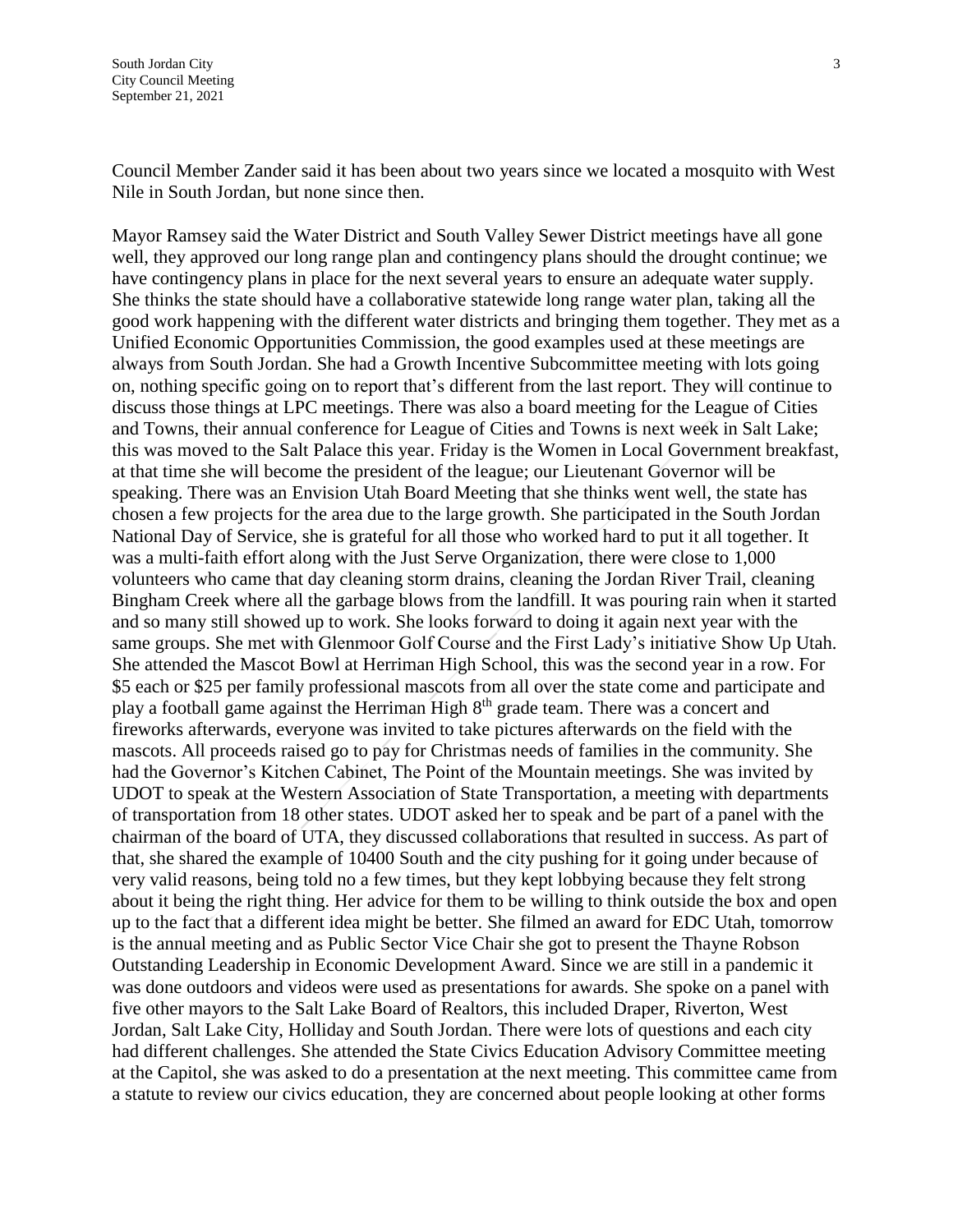of government that are different than what we employ here in our Republic. There is a rising support for Socialism and other forms of government and the legislature had concerns with whether our civics education and curriculum is adequate. South Jordan will be highlighted and she will get to share some of the things we've done over the last few years to engage with civic education, specifically with the bus tour for students around the city. Last year, when South Jordan received the Utah Ethical Leadership award, the first city in the state to receive that award, it was done over Zoom; she was invited to attend this year in person at the University of Utah and this year's winner was the Salt Lake County Covid Response Team. They met as an IHC Salt Lake Valley Hospitals Board and got in-depth updates as to what our hospital system is looking like here in the Valley, the constraints, and the small percentage of staff it would take losing to be unable to run our healthcare system. She was invited to American Preparatory Academy to read part of the constitution on Constitution Day, City Manager Whatcott was also invited. They had their annual Jordan Education Foundation meeting, she was just installed as President of the organization for the next two years. They have their Economic Summit coming up for the Foundation on October 5<sup>th</sup> and everyone is invited. Summerfest was wonderful and she appreciated all the hours put into making it work. Former City Mayor Kent Money was the Grand Marshall for the parade this year, he couldn't believe how much the city has changed in the past 10 years. The Root Beer Garden was a huge success and the whole thing went really well.

Council Member Shelton will be out of town all next week.

Council Member Zander said yesterday she took her family to Mulligans and she wanted to thank Interim Mulligan's Business Manager Abagail Patonai, for how helpful she was when they visited. She hadn't been there for a few years and she enjoyed seeing the results of the city's investment.

#### **F. Public Comment:**

Mayor Ramsey opened up the public comment portion of the meeting.

**Richard Bytendor (Resident)** said he knows this isn't an easy task for the council when certain issues come to light. He put up a six foot vinyl fence in front of his home on 2700 West, about a week later he got a notice saying it should only be four feet tall. He went around and asked his neighbors if they had a problem with him having a six foot fence, as that is usually what happens with a public hearing, you go to people within 300 feet. He has signatures from everyone around him, they all approved his six foot fence. The side fence on his home is currently six feet, not inhibiting any view; his home doesn't inhibit any views either. He showed the council a picture of his home on a map, along with which homes are around him and signed off on the current six foot fence. The neighbors also expressed discontentment over the fence ordinance to him. Down the block, about three to four blocks, there is another six foot fence along with a five foot fence that has been there for years. There is a new subdivision on Cousin's Lane, a side fence is six feet tall that goes all the way to the front sidewalk. He referenced the Jones' property on 10400 South 3200 West that has a six foot fence all the way around their house, he knows which way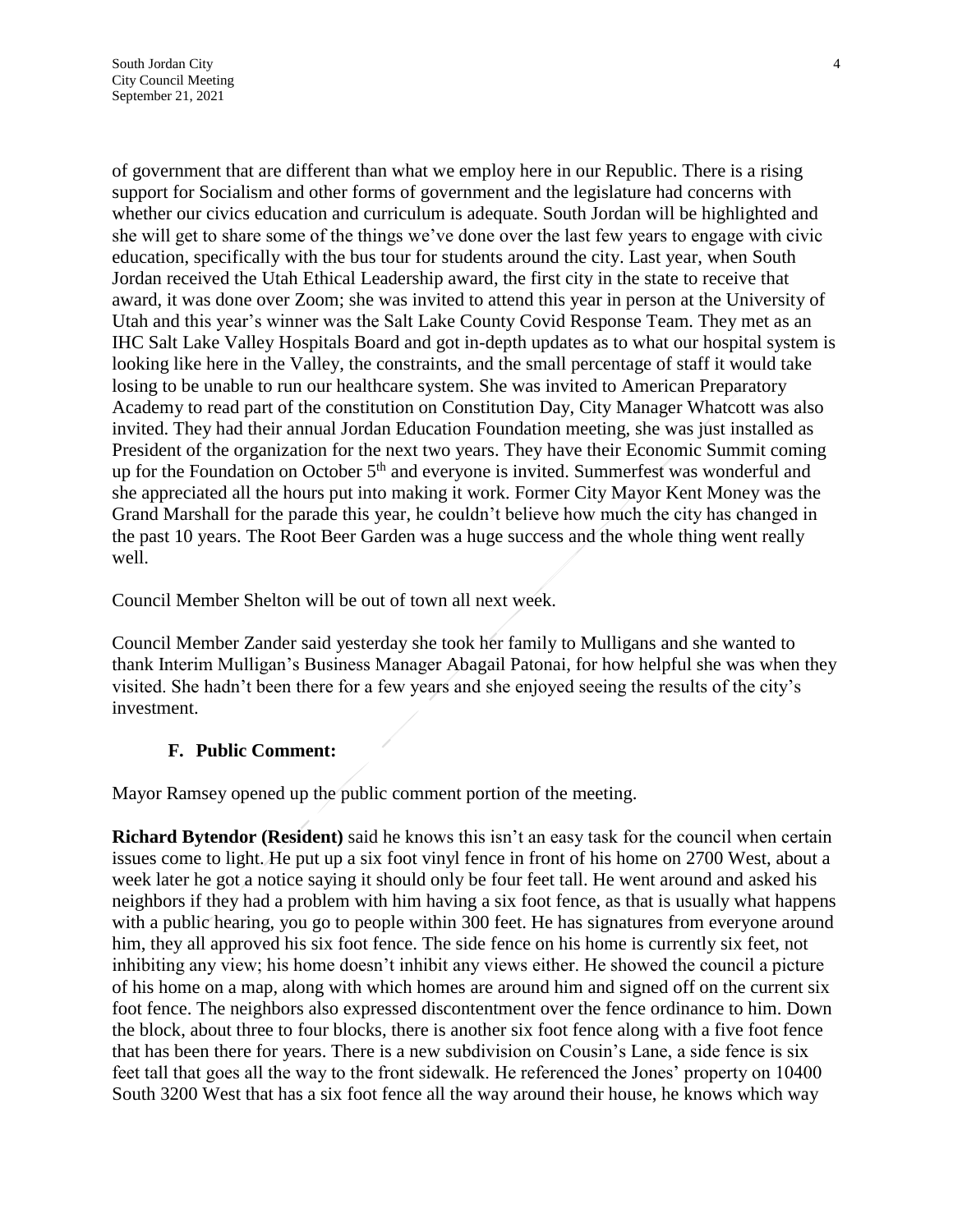their house faces and this is considered a front fence. A collector for a subdivision just to the south of him, not 20 feet off the sidewalk there is a six foot fence. What he is seeking is an opportunity to ask for a variance as this doesn't make sense in this situation since it's a collector street. He is trying to make it safe for those nearby, for dogs so they don't jump a four foot fence, and also to get rid of a little sound coming from the 2700 West collector street.

Mayor Ramsey said this is not an opportunity where the council gets to deliberate and make a decision on something like that, but she did say staff and the city attorney will get more information from him and be in contact.

Attorney Ryan Loose said the council can change the legislation, but they can't give variances. There is a way to request a variance through the planning commission but they can talk more after the meeting.

Mr. Bytendor said he has spoken to Code Enforcement and they said if he pays \$819.00 he can apply for a variance to do exactly what he has done tonight.

Mr. Loose explained that a variance has different legal standards.

Mr. Bytendor said when he spoke with someone from planning they said to go into a part of the website under "planning, building and zoning" for that and it was \$819.00 just for consideration. It seems like a no-brainer to him. He said he also does landscaping, has done it for 30 years, and 9800 South is a perfect example of the same situation. They built brick walls all the way along, then you have these open areas and all those open spots have seen people trying to put bricks on top of bricks, or fabric, or plants up for privacy; he thinks it might be time to change the ordinance on collector streets so they can have a six foot fence for safety. He understands it can inhibit traffic on corners, but also it makes it so they have reduced sound; no one wants to have their backyard facing a street with an open iron fence, which the code allows for, but not a solid fence.

Mayor Ramsey closed the public comment portion of the meeting.

## **G. Presentation Item:**

## **G.1. Community Advisory Board recognition.** *(By Police Chief Jeff Carr)*

Police Chief Carr said since 2016 South Jordan has had a Community Advisory Board. He gave some of the history behind why we have community advisory boards today for the police departments. Since 2016 our Community Advisory Board has served as liaisons with the community, they bring issues of concern from their neighborhoods or other areas of the city that they represent. The board consists of residents, a business owner, and a representative from the school district. These board members become educated, they ask questions, they talk about what's going on in the community, they have even been integral to active shooter training in our schools. They have become a sounding board for the police department in many ways. They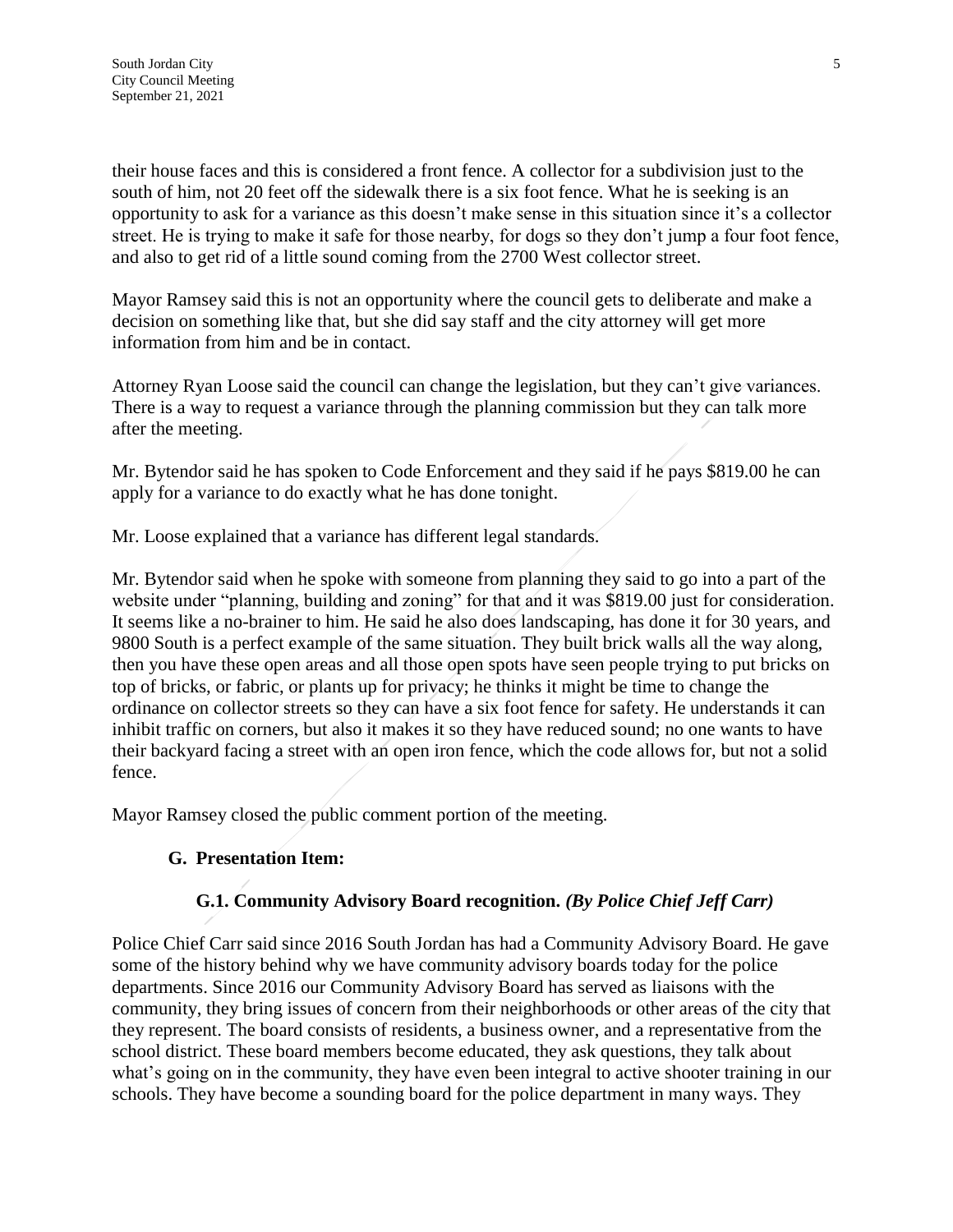have looked at various issues, from grooming standards to uniforms to how they do outreach in the community; they have provided a pulse for him, as the chief, as to how the community thinks. They provide effective feedback to him and the department. They have reviewed uses of force with them, they learned what it's like to be a police officer by experiencing some of their training. They talked about the riots that occurred and the police reform efforts. They talked about Covid-19 and pending legislation. These board members gave of their time and talents to the city and it is a pleasure to recognize them.

Chief Carr presented the awards to the four members of the advisory board in attendance.

### **H. Action Item:**

### **H.1. Resolution R2021-32, Senior Advisory Committee member appointment.**  *(By Director of Administrative Services Spencer Kyle)*

Director of Administrative Services Spencer Kyle discussed Guenther Popp and his application to the Senior Advisory Committee; he recommended him for approval at this time.

Mayor Ramsey said she met him again during the parade at Summerfest, he was excited to be there and she enjoyed seeing him and the rest of the Senior Advisory Committee there.

**Council Member McGuire motioned to approve Resolution R2021-32, appointing a new member to the Senior Advisory Committee. Council Member Shelton seconded the motion, vote was unanimous in favor; Council Member Harris was absent from the vote.**

### **I. Staff Reports and Calendaring Items:**

Mr. Whatcott reminded the mayor and council about their meeting on October 12.

Mr. Loose said the state opened their timeline for the American Rescue Plan Act (ARPA) Grants, Director of Government Affairs Melinda Seager coordinated that effort with help from our Engineering, Public Works and other departments.

Ms. Seager discussed the ARPA local match grant program or Covid-19 stimulus package, which released \$1.9 trillion in economic stimulus to states and local government. The state of Utah received \$1.4 billion, locals received a combined total of \$1.1 billion, she believes South Jordan was \$5.7 million. The Governor's Office of Planning and Budget (GOPB), during a special session, the legislature approved and allowed GOPB to have \$15 million for their ARPA local match grant program. September 15 was the deadline to apply for those grants, South Jordan City submitted five applications asking for a total of \$46.6 million of that GOPB. The state received 445 applications, totaling \$1.1 billion dollars requested by locals who were eligible for the grant. The projects submitted for South Jordan were:

• The Pure SoJo Water Purification Project – asked for \$2 million, total project cost \$4 million.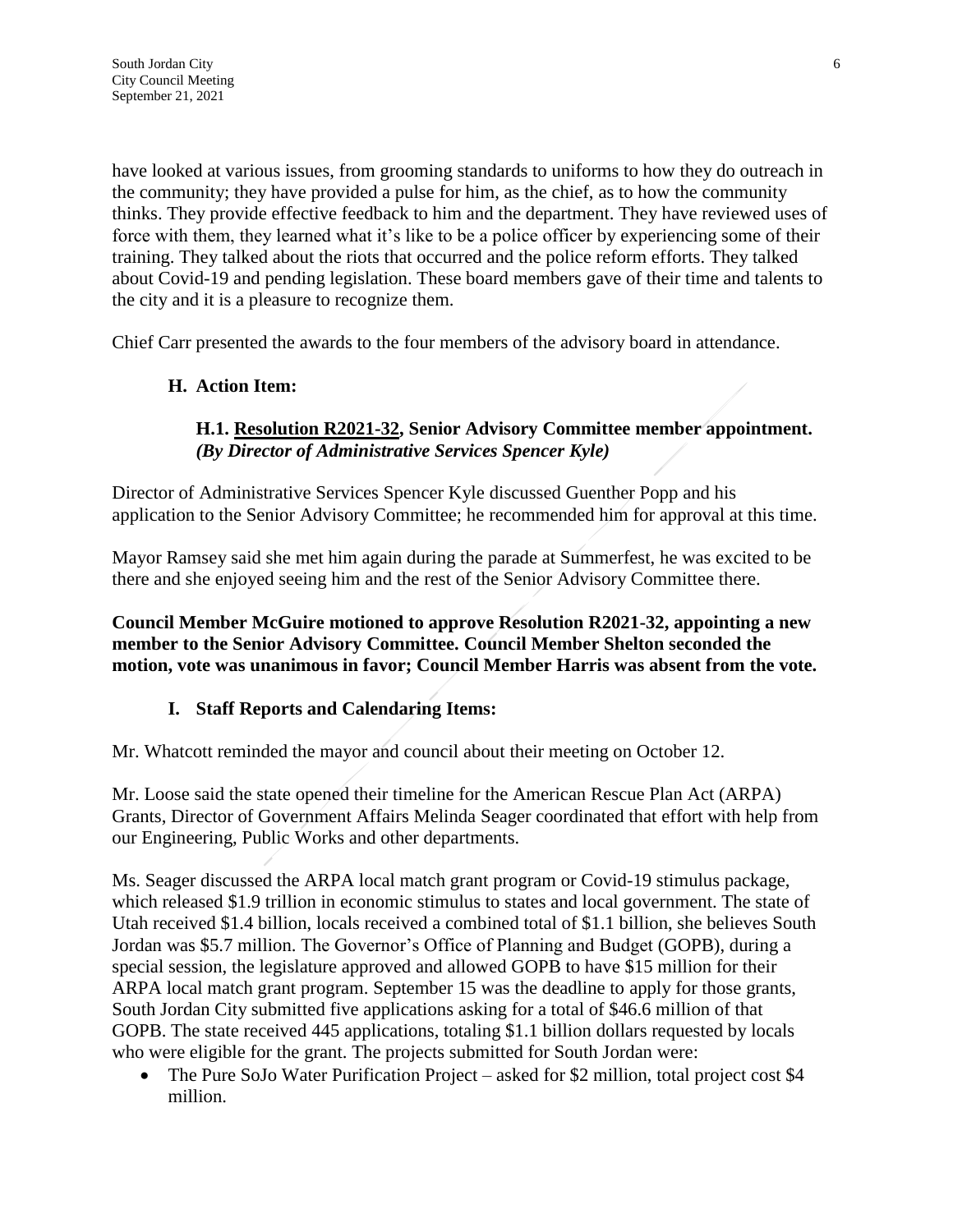- Culinary water tank project (Daybreak) asked for \$10.6 million, total project cost \$13.6 million.
- Asbestos cement pipe removal and replacement project asked for \$6 million, total project cost \$7.3 million.
- Satellite reuse facility (sewer scalping plant) project with South Valley Sewer District – asked for \$13 million, total project cost \$26.2 million.
- South Jordan environmental remediation project (Lark Meadows Property) asked for \$15 million, total project cost \$37 million (according to the expense necessary to remediate that blighted area with today's dollars).

Mr. Loose said, as he understands it, this is the list they are also going to use to appropriate money during the session.

Council Member Zander asked if this was available for every city in the state?

Ms. Seager said yes, GOPB program was available to all counties, cities, towns and special districts in the state.

Mr. Loose said cities that were entitled to money under the CDBG got a direct appropriation of ARPA money, we were one of those cities. The state also got additional funds to distribute to non-entitlement cities on top of what was already individually allocated. Even if they do it equitably there is still a huge amount of money left to then share with cities to finish projects. One thing they were looking for was city contributions, whether we are using our ARPA money or not; they wanted to see projects that meant something more than our individual city.

Council Member Zander asked about the asbestos pipe removal project and where it was.

Mr. Klavano said it is our transite water line pipe replacement that's been going on for years, they are scattered throughout the city. Theses pipes were installed in the 1970s to early 1980s, the pipe type is very brittle and they are trying to replace it and get rid of it. He believes this specific project will come close to finishing off the city.

Public Works Director Jason Rasmussen said we have about two to three years left of replacing these pipes. The asbestos pipes are not an issue while they're in the ground, it is an issue when the pipes break.

Council Member Zander clarified that if we get this money it will speed up the process of replacing the pipes.

Ms. Seager said they are hoping the review committee will be able to go through all the applications and do a distribution by mid-November.

Mayor Ramsey said a resident, who works in the government arena somewhere, contacted her asking if the city was going to have to be responsible for making everyone be vaccinated or